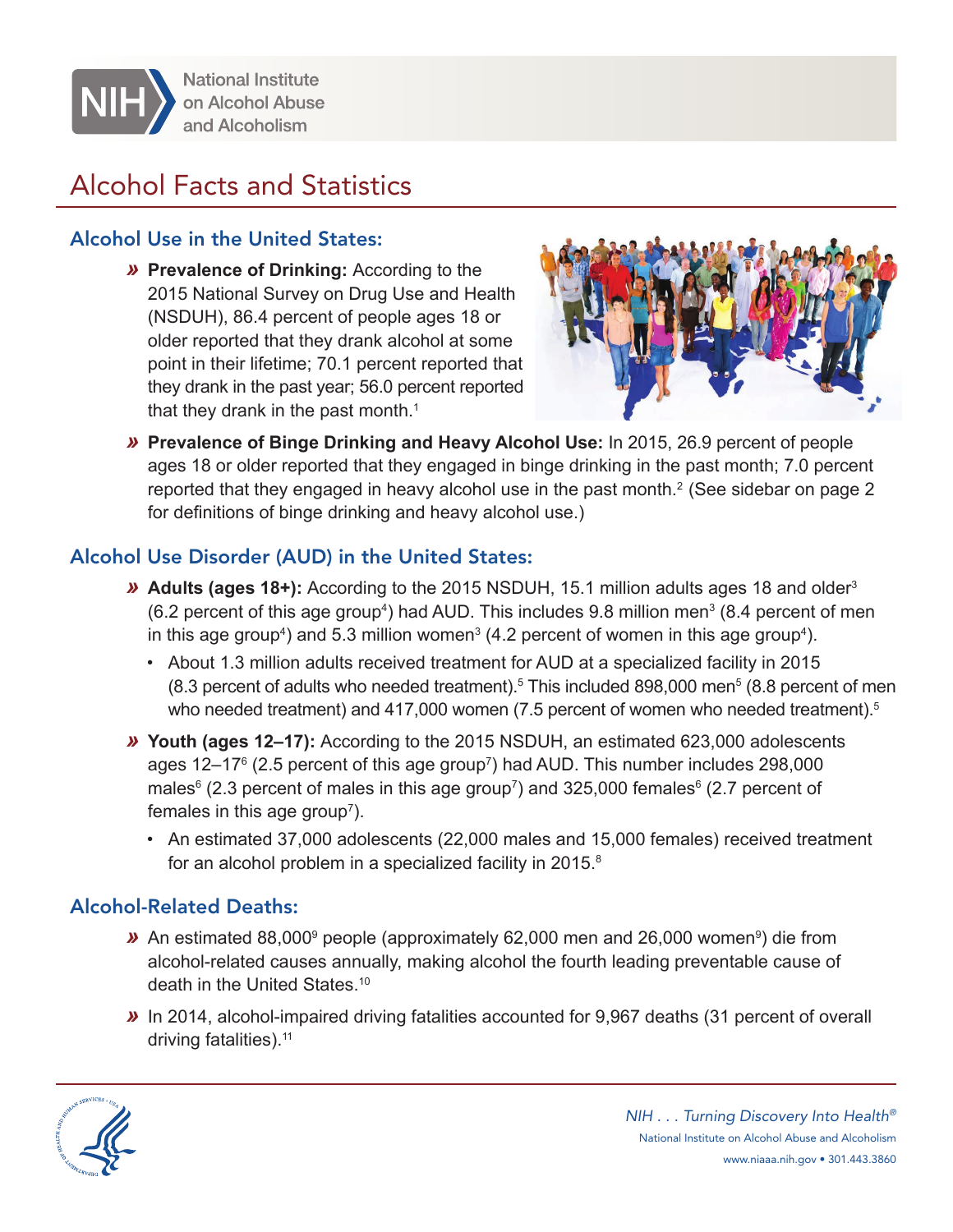# Economic Burden:

- *»* In 2010, alcohol misuse cost the United States \$249.0 billion.12
- *»* Three-quarters of the total cost of alcohol misuse is related to binge drinking.12

### Global Burden:

- *»* In 2012, 3.3 million deaths, or 5.9 percent of all global deaths (7.6 percent for men and 4.0 percent for women), were attributable to alcohol consumption.13
- *»* In 2014, the World Health Organization reported that alcohol contributed to more than 200 diseases and injuryrelated health conditions, most notably DSM–IV alcohol dependence (see sidebar), liver cirrhosis, cancers, and injuries.14 In 2012, 5.1 percent of the burden of disease and injury worldwide (139 million disabilityadjusted life-years) was attributable to alcohol consumption.<sup>13</sup>
- *»* Globally, alcohol misuse is the fifth leading risk factor for premature death and disability; among people between the ages of 15 and 49, it is the first.<sup>15</sup> In the age group 20–39 years, approximately 25 percent of the total deaths are alcohol attributable.16

### Family Consequences:

*»* More than 10 percent of U.S. children live with a parent with alcohol problems, according to a 2012 study.17

# Underage Drinking:

### **Definitions**

Alcohol Use Disorder (AUD): AUD is a medical condition that doctors diagnose when a patient's drinking causes distress or harm. The fourth edition of the *Diagnostic and Statistical Manual* (DSM–IV), published by the American Psychiatric Association, described two distinct disorders alcohol abuse and alcohol dependence—with specific criteria for each. The fifth edition, DSM–5, integrates the two DSM–IV disorders, alcohol abuse and alcohol dependence, into a single disorder called alcohol use disorder, or AUD, with mild, moderate, and severe subclassifications.

#### Binge Drinking:

- *»* NIAAA defines binge drinking as a pattern of drinking that brings blood alcohol concentration (BAC) levels to 0.08 g/dL. This typically occurs after 4 drinks for women and 5 drinks for men—in about 2 hours.37
- *»* The Substance Abuse and Mental Health Services Administration (SAMHSA), which conducts the annual National Survey on Drug Use and Health (NSDUH), defines binge drinking as 5 or more alcoholic drinks for males or 4 or more alcoholic drinks for females on the same occasion (i.e., at the same time or within a couple of hours of each other) on at least 1 day in the past month.38

Heavy Alcohol Use: SAMHSA defines heavy alcohol use as binge drinking on 5 or more days in the past month.

NIAAA's Definition of Drinking at Low Risk for Developing AUD: For women, low-risk drinking is defined as no more than 3 drinks on any single day and no more than 7 drinks per week. For men, it is defined as no more than 4 drinks on any single day and no more than 14 drinks per week. NIAAA research shows that only about 2 in 100 people who drink within these limits have AUD.

Substance Use Treatment at a Specialty Facility: Treatment received at a hospital (inpatient only), rehabilitation facility (inpatient or outpatient), or mental health center to reduce alcohol use, or to address medical problems associated with alcohol use.

Alcohol-Impaired-Driving Fatality: A fatality in a crash involving a driver or motorcycle rider (operator) with a BAC of 0.08 g/dL or greater.

Disability-Adjusted Life-Years (DALYs): A measure of years of life lost or lived in less than full health.

Underage Drinking: Alcohol use by anyone under the age of 21. In the United States, the legal drinking age is 21.

- *»* **Prevalence of Underage Alcohol Use:**
	- *• Prevalence of Drinking:* According to the 2015 NSDUH, 33.1 percent of 15-year-olds report that they have had at least 1 drink in their lives.<sup>18</sup> About 7.7 million people ages  $12-20^{19}$  (20.3 percent of this age group<sup>20</sup>) reported drinking alcohol in the past month  $(19.8 \text{ percent of males and } 20.8 \text{ percent of females}^{20}).$





*NIH . . . Turning Discovery Into Health®* National Institute on Alcohol Abuse and Alcoholism www.niaaa.nih.gov • 301.443.3860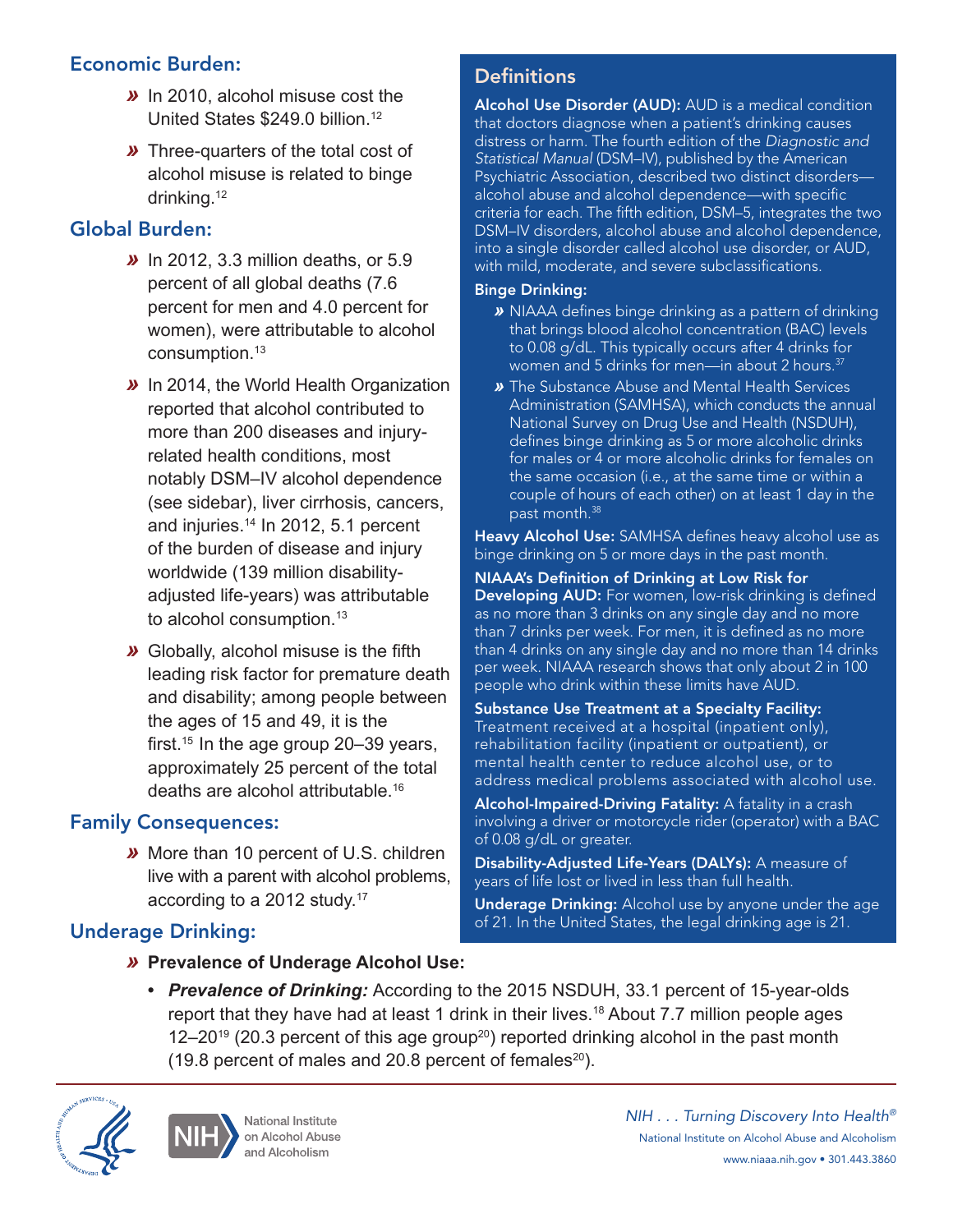- *• Prevalence of Binge Drinking:* According to the 2015 NSDUH, approximately 5.1 million people<sup>19</sup> (about 13.4 percent<sup>20</sup>) ages 12–20 (13.4 percent of males and 13.3 percent of females<sup>20</sup>) reported binge drinking in the past month.
- *• Prevalence of Heavy Alcohol Use:* According to the 2015 NSDUH, approximately 1.3 million people<sup>19</sup> (about 3.3 percent<sup>20</sup>) ages 12-20 (3.6 percent of males and 3.0 percent of females<sup>20</sup>) reported heavy alcohol use in the past month.

### *»* **Consequences of Underage Alcohol Use:**

• Research indicates that alcohol use during the teenage years could interfere with normal adolescent brain development and increase the risk of developing AUD. In addition, underage drinking contributes to a range of acute consequences, including injuries, sexual assaults, and even deaths—including those from car crashes.<sup>21</sup>

# Alcohol and College Students:

### *»* **Prevalence of Alcohol Use:**

- *• Prevalence of Drinking:* According to the 2015 NSDUH, 58.0 percent of full-time college students ages 18–22 drank alcohol in the past month compared with 48.2 percent of other persons of the same age.<sup>22</sup>
- *• Prevalence of Binge Drinking:* According to the 2015 NSDUH, 37.9 percent of college students ages 18–22 reported binge drinking in the past month compared with 32.6 percent of other persons of the same age.<sup>22</sup>
- *• Prevalence of Heavy Alcohol Use:* According to the 2015 NSDUH, 12.5 percent of college students ages 18–22 reported heavy alcohol use in the past month compared with 8.5 percent of other persons of the same age.<sup>22</sup>

### *»* **Consequences—Researchers estimate that each year:**

- 1,825 college students between the ages of 18 and 24 die from alcohol-related unintentional injuries, including motor-vehicle crashes.<sup>23</sup>
- 696,000 students between the ages of 18 and 24 are assaulted by another student who has been drinking.<sup>24</sup>
- 97,000 students between the ages of 18 and 24 report experiencing alcohol-related sexual assault or date rape.<sup>24</sup>
- Roughly 20 percent of college students meet the criteria for AUD.<sup>25</sup>
- About 1 in 4 college students report academic consequences from drinking, including missing class, falling behind in class, doing poorly on exams or papers, and receiving lower grades overall.<sup>26</sup>

# Alcohol and Pregnancy:

*»* The prevalence of Fetal Alcohol Syndrome (FAS) in the United States was estimated by the Institute of Medicine in 1996 to be between 0.5 and 3.0 cases per 1,000.<sup>27</sup>



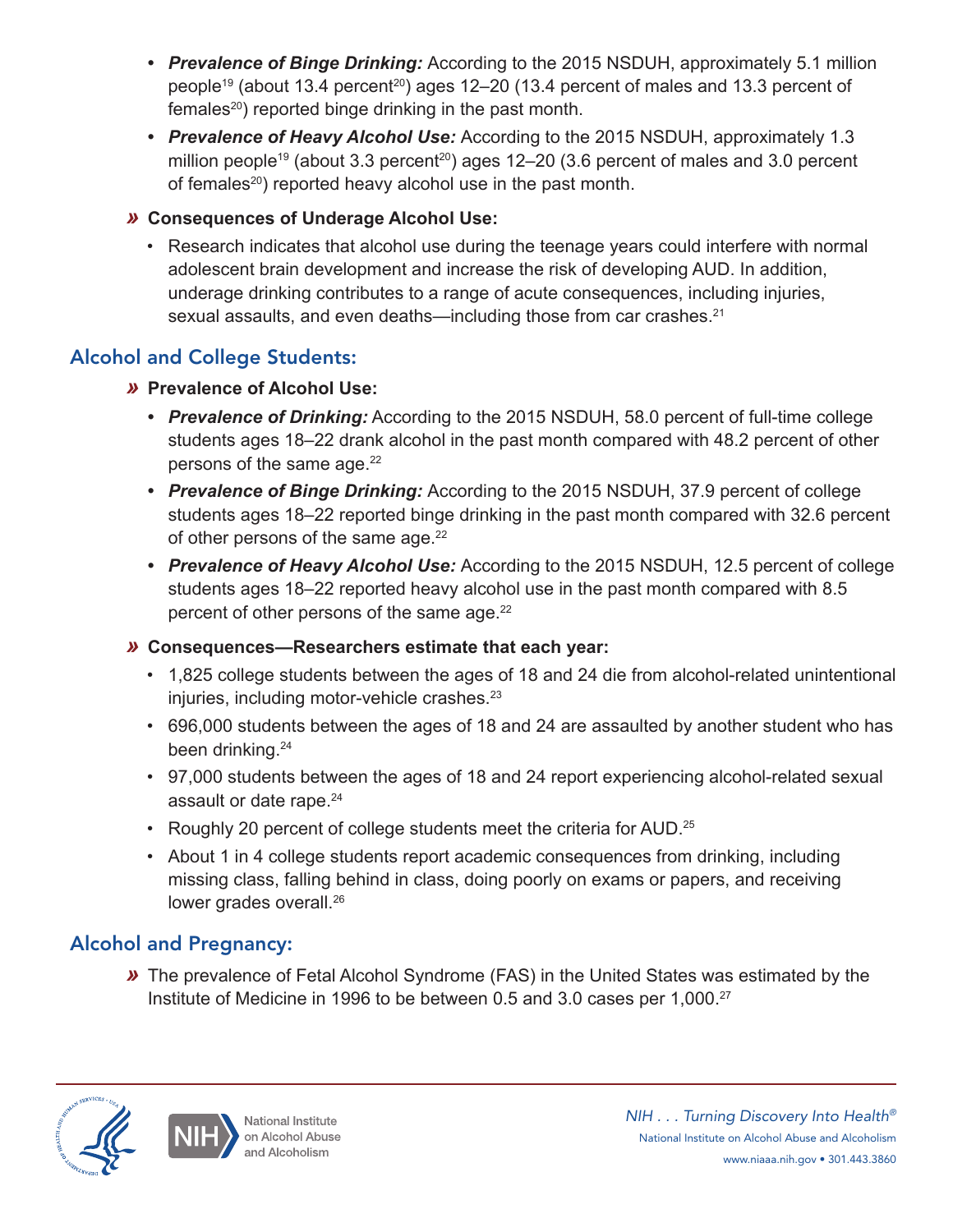*»* More recent reports from specific U.S. sites report the prevalence of FAS to be 2 to 7 cases per 1,000, and the prevalence of Fetal Alcohol Spectrum Disorders (FASD) to be as high as 20 to 50 cases per 1,000.28,29

# Alcohol and the Human Body:

- *»* In 2013, of the 72,559 liver disease deaths among individuals ages 12 and older, 45.8 percent involved alcohol. Among males, 48.5 percent of the 46,568 liver disease deaths involved alcohol. Among females, 41.8 percent of the 25,991 liver disease deaths involved alcohol.<sup>30</sup>
- *»* Among all cirrhosis deaths in 2013, 47.9 percent were alcohol related. The proportion of alcohol-related cirrhosis was highest (76.5 percent) among deaths of persons ages 25–34, followed by deaths of persons ages 35–44, at 70.0 percent.<sup>31</sup>
- *»* In 2009, alcohol-related liver disease was the primary cause of almost 1 in 3 liver transplants in the United States.<sup>32</sup>
- *»* Drinking alcohol increases the risk of cancers of the mouth, esophagus, pharynx, larynx, liver, and breast.<sup>33</sup>

# Health Benefits of Moderate Alcohol Consumption:

- *»* Moderate alcohol consumption, according to the *2015–2020 Dietary Guidelines for Americans*, is up to 1 drink per day for women and up to 2 drinks per day for men. $34$
- *»* Moderate alcohol consumption may have beneficial effects on health. These include decreased risk for heart disease and mortality due to heart disease, decreased risk of ischemic stroke (in which the arteries to the brain become narrowed or blocked, resulting in reduced blood flow), and decreased risk of diabetes.35
- *»* In most Western countries where chronic diseases such as coronary heart disease (CHD), cancer, stroke, and diabetes are the primary causes of death, results from large epidemiological studies consistently show that alcohol reduces mortality, especially among middle-aged and older men and women—an association which is likely due to the protective effects of moderate alcohol consumption on CHD, diabetes, and ischemic stroke.<sup>35</sup>
- *»* It is estimated that 26,000 deaths were averted in 2005 because of reductions in ischemic heart disease, ischemic stroke, and diabetes from the benefits attributed to moderate alcohol consumption.36
- *»* Expanding our understanding of the relationship between moderate alcohol consumption and potential health benefits remains a challenge, and, although there are positive effects, alcohol may not benefit everyone who drinks moderately.
- *»* More information about the potential health benefits, as well as risks, of moderate alcohol consumption can be found at https://www.ncbi.nlm.nih.gov/pubmed/15201626.



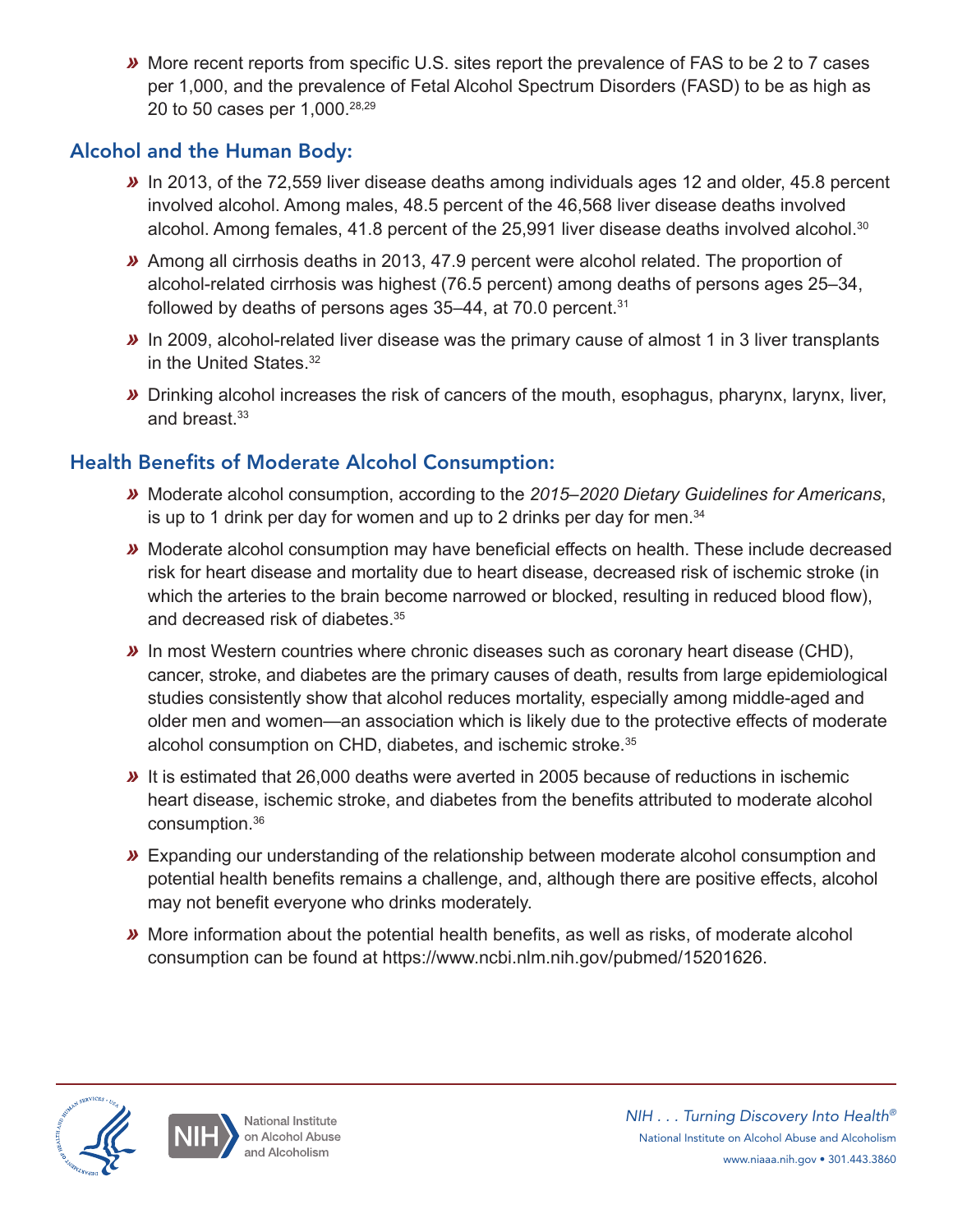### For more information, please visit: www.niaaa.nih.gov

- Substance Abuse and Mental Health Services Administration (SAMHSA). 2015 National Survey on Drug Use and Health (NSDUH). Table 2.41B-Alcohol Use in Lifetime, Past Year, and Past Month among Persons Aged 12 or Older, by Demographic Characteristics: Percentages, 2014 and 2015. Available at: https://www.samhsa.gov/data/ sites/default/files/NSDUH-DetTabs-2015/NSDUH-DetTabs-2015/NSDUH-DetTabs-2015.htm#tab2-41b. Accessed 1/18/17.
- <sup>2</sup> Substance Abuse and Mental Health Services Administration (SAMHSA). 2015 National Survey on Drug Use and Health (NSDUH). Table 2.46B—Alcohol Use, Binge Alcohol Use, and Heavy Alcohol Use in Past Month among Persons Aged 12 or Older, by Demographic Characteristics: Percentages, 2014 and 2015. Available at: https:// www.samhsa.gov/data/sites/default/files/NSDUH-DetTabs-2015/NSDUH-DetTabs-2015/NSDUH-DetTabs-2015.htm#tab2-46b. Accessed 1/18/17.
- <sup>3</sup> Substance Abuse and Mental Health Services Administration (SAMHSA). 2015 National Survey on Drug Use and Health (NSDUH). Table 5.6A—Substance Use Disorder in Past Year among Persons Aged 18 or Older, by Demographic Characteristics: Numbers in Thousands, 2014 and 2015. Available at: https://www.samhsa.gov/data/sites/ default/files/NSDUH-DetTabs-2015/NSDUH-DetTabs-2015/NSDUH-DetTabs-2015.htm#tab5-6a. Accessed 1/18/17.
- Substance Abuse and Mental Health Services Administration (SAMHSA). 2015 National Survey on Drug Use and Health (NSDUH). Table 5.6B-Substance Use Disorder in Past Year among Persons Aged 18 or Older, by Demographic Characteristics: Percentages, 2014 and 2015. Available at: https://www.samhsa.gov/data/sites/default/files/ NSDUH-DetTabs-2015/NSDUH-DetTabs-2015/NSDUH-DetTabs-2015.htm#tab5-6b. Accessed 1/18/17.
- <sup>5</sup> Substance Abuse and Mental Health Services Administration (SAMHSA). 2015 National Survey on Drug Use and Health (NSDUH). Table 5.56A—Need for and Receipt of Treatment at a Specialty Facility for an Alcohol Problem in the Past Year among Persons Aged 18 or Older, by Demographic Characteristics: Numbers in Thousands and Percentages, 2014 and 2015. Available at: https://www.samhsa.gov/data/sites/default/files/NSDUH-DetTabs-2015/NSDUH-DetTabs-2015/NSDUH-DetTabs-2015.htm#tab 5-56a. Accessed 1/18/17.
- <sup>6</sup> Substance Abuse and Mental Health Services Administration (SAMHSA). 2015 National Survey on Drug Use and Health (NSDUH). Table 5.5A—Substance Use Disorder in Past Year among Persons Aged 12 to 17, by Demographic Characteristics: Numbers in Thousands, 2014 and 2015. Available at: https://www.samhsa.gov/data/sites/default/ files/NSDUH-DetTabs-2015/NSDUH-DetTabs-2015/NSDUH-DetTabs-2015.htm#tab5-5a. Accessed 1/18/17.
- <sup>7</sup> Substance Abuse and Mental Health Services Administration (SAMHSA). 2015 National Survey on Drug Use and Health (NSDUH). Table 5.5B—Substance Use Disorder in Past Year among Persons Aged 12 to 17, by Demographic Characteristics: Percentages, 2014 and 2015. Available at: https://www.samhsa.gov/data/sites/default/files/ NSDUH-DetTabs-2015/NSDUH-DetTabs-2015/NSDUH-DetTabs-2015.htm#tab5-5b. Accessed 1/18/17.
- <sup>8</sup> Substance Abuse and Mental Health Services Administration (SAMHSA). 2015 National Survey on Drug Use and Health (NSDUH). Table 5.36A—Received Substance Use Treatment at a Specialty Facility in the Past Year among Persons Aged 12 to 17, by Demographic Characteristics: Numbers in Thousands, 2014 and 2015. Available at: https://www.samhsa.gov/data/sites/default/files/NSDUH-DetTabs-2015/NSDUH-DetTabs-2015/NSDUH-DetTabs-2015.htm#tab5-36a. Accessed 1/18/17.
- <sup>9</sup> Centers for Disease Control and Prevention (CDC). *Alcohol and Public Health: Alcohol-Related Disease Impact (ARDI). Average for United States 2006–2010 Alcohol-Attributable Deaths Due to Excessive Alcohol Use.* Available at: https://nccd.cdc.gov/DPH\_ARDI/Default/Report.aspx?T=AAM&P=f6d7eda7-036e-4553-9968- 9b17ffad620e&R=d7a9b303-48e9-4440-bf47-070a4827e1fd&M=8E1C5233-5640-4EE8-9247-1ECA7DA325B9&F=&D=. Accessed 1/18/17.
- <sup>10</sup> Mokdad, A.H.; Marks, J.S.; Stroup, D.F.; and Gerberding, J.L. Actual causes of death in the United States 2000. [Published erratum in: JAMA 293(3):293–294, 298] *JAMA: Journal of the American Medical Association* 291(10):1238–1245, 2004. PMID: 15010446
- <sup>11</sup> National Center for Statistics and Analysis. *2014 Crash Data Key Findings* (Traffic Safety Facts Crash Stats. Report No. DOT HS 812 219). Washington, DC: National Highway Traffic Safety Administration, 2015. Available at: https://crashstats.nhtsa.dot.gov/Api/Public/ViewPublication/812219. Accessed 9/19/16.
- <sup>12</sup> Sacks, J.J.; Gonzales, K.R.; Bouchery, E.E.; et al. 2010 national and state costs of excessive alcohol consumption. *American Journal of Preventive Medicine* 49(5):e73– e79, 2015. PMID: 26477807
- <sup>13</sup> World Health Organization (WHO). Global Status Report on Alcohol and Health. p. XIV. 2014 ed. Available at: http://www.who.int/substance abuse/publications/global alcohol\_report/msb\_gsr\_2014\_1.pdf?ua=1. Accessed 1/18/17.
- <sup>14</sup> World Health Organization (WHO). *Global Status Report on Alcohol and Health.* p. XIII. 2014 ed. Available at: http://www.who.int/substance\_abuse/publications/global\_ alcohol\_report/msb\_gsr\_2014\_1.pdf?ua=1. Accessed 1/18/17.
- <sup>15</sup> Lim, S.S.; Vos, T.; Flaxman, A.D.; et al. A comparative risk assessment of burden of disease and injury attributable to 67 risk factors and risk factor clusters in 21 regions, 1990–2010: A systematic analysis for the Global Burden of Disease Study 2010. *Lancet* 380(9859):2224–2260, 2012. PMID: 23245609
- <sup>16</sup> World Health Organization (WHO). *Alcohol*. 2015. Available at: http://www.who.int/mediacentre/factsheets/fs349/en/#. Accessed 9/19/16.
- <sup>17</sup> Substance Abuse and Mental Health Services Administration (SAMHSA). *Data Spotlight: More than 7 Million Children Live with a Parent with Alcohol Problems*, 2012. Available at: http://media.samhsa.gov/data/spotlight/Spot061ChildrenOfAlcoholics2012.pdf. Accessed 9/19/16.
- <sup>18</sup> Substance Abuse and Mental Health Services Administration (SAMHSA). 2015 National Survey on Drug Use and Health (NSDUH). Table 2.19B--Alcohol Use in Lifetime, Past Year, and Past Month, by Detailed Age Category: Percentages, 2014 and 2015. Available at: https://www.samhsa.gov/data/sites/default/files/NSDUH-DetTabs-2015/ NSDUH-DetTabs-2015/NSDUH-DetTabs-2015.htm#tab2-19b. Accessed 1/18/17.
- <sup>19</sup> Substance Abuse and Mental Health Services Administration (SAMHSA). 2015 Key Substance Use and Mental Health Indicators in the United States: Results from the 2015 National Survey on Drug Use and Health. Figure 24. Available at: https://www.samhsa.gov/data/sites/default/files/NSDUH-FFR1-2015/NSDUH-FFR1-2015/NSDUH-FFR1-2015.htm#fig24. Accessed 1/18/17.
- <sup>20</sup> Substance Abuse and Mental Health Services Administration (SAMHSA). 2015 National Survey on Drug Use and Health (NSDUH). Table 2.83B-Alcohol Use, Binge Alcohol Use, and Heavy Alcohol Use in Past Month among Persons Aged 12 to 20, by Demographic Characteristics: Percentages, 2014 and 2015. Available at: https://www.samhsa.gov/data/sites/default/files/NSDUH-DetTabs-2015/NSDUH-DetTabs-2015/NSDUH-DetTabs-2015.htm#tab2-83b. Accessed 1/18/17.
- <sup>21</sup> National Institute on Alcohol Abuse and Alcoholism (NIAAA). *Alcohol Alert,* No. 67, "Underage Drinking," 2006. Available at: https://pubs.niaaa.nih.gov/publications/AA67/ AA67.htm. Accessed 9/19/16.
- <sup>22</sup> Substance Abuse and Mental Health Services Administration (SAMHSA). 2015 National Survey on Drug Use and Health (NSDUH). Table 6.84B—Tobacco Product and Alcohol Use in Past Month among Persons Aged 18 to 22, by College Enrollment Status: Percentages, 2014 and 2015. Available at: https://www.samhsa.gov/data/sites/ default/files/NSDUH-DetTabs-2015/NSDUH-DetTabs-2015/NSDUH-DetTabs-2015.htm#tab6-84b. Accessed 1/18/17.
- <sup>23</sup> Hingson, R.W.; Zha, W.; and Weitzman, E.R. Magnitude of and trends in alcohol-related mortality and morbidity among U.S. college students ages 18–24, 1998–2005. *Journal of Studies on Alcohol and Drugs* (Suppl. 16):12–20, 2009. PMID: 19538908
- <sup>24</sup> Hingson, R.; Heeren, T.; Winter, M.; et al. Magnitude of alcohol-related mortality and morbidity among U.S. college students ages 18–24: Changes from 1998 to 2001. *Annual Review of Public Health* 26:259–279, 2005. PMID: 15760289
- <sup>25</sup> Blanco, C.; Okuda, M.; Wright, C. et al. Mental health of college students and their non-college-attending peers: Results from the National Epidemiologic Study on Alcohol and Related Conditions. *Archives of General Psychiatry* 65(12):1429–1437, 2008. PMID: 19047530
- <sup>26</sup> Wechsler, H.; Dowdall, G.W.; Maenner, G.; et al. Changes in binge drinking and related problems among American college students between 1993 and 1997: Results of the Harvard School of Public Health College Alcohol Study. *Journal of American College Health* 47(2):57–68, 1998. PMID: 9782661





*NIH . . . Turning Discovery Into Health®* National Institute on Alcohol Abuse and Alcoholism www.niaaa.nih.gov • 301.443.3860